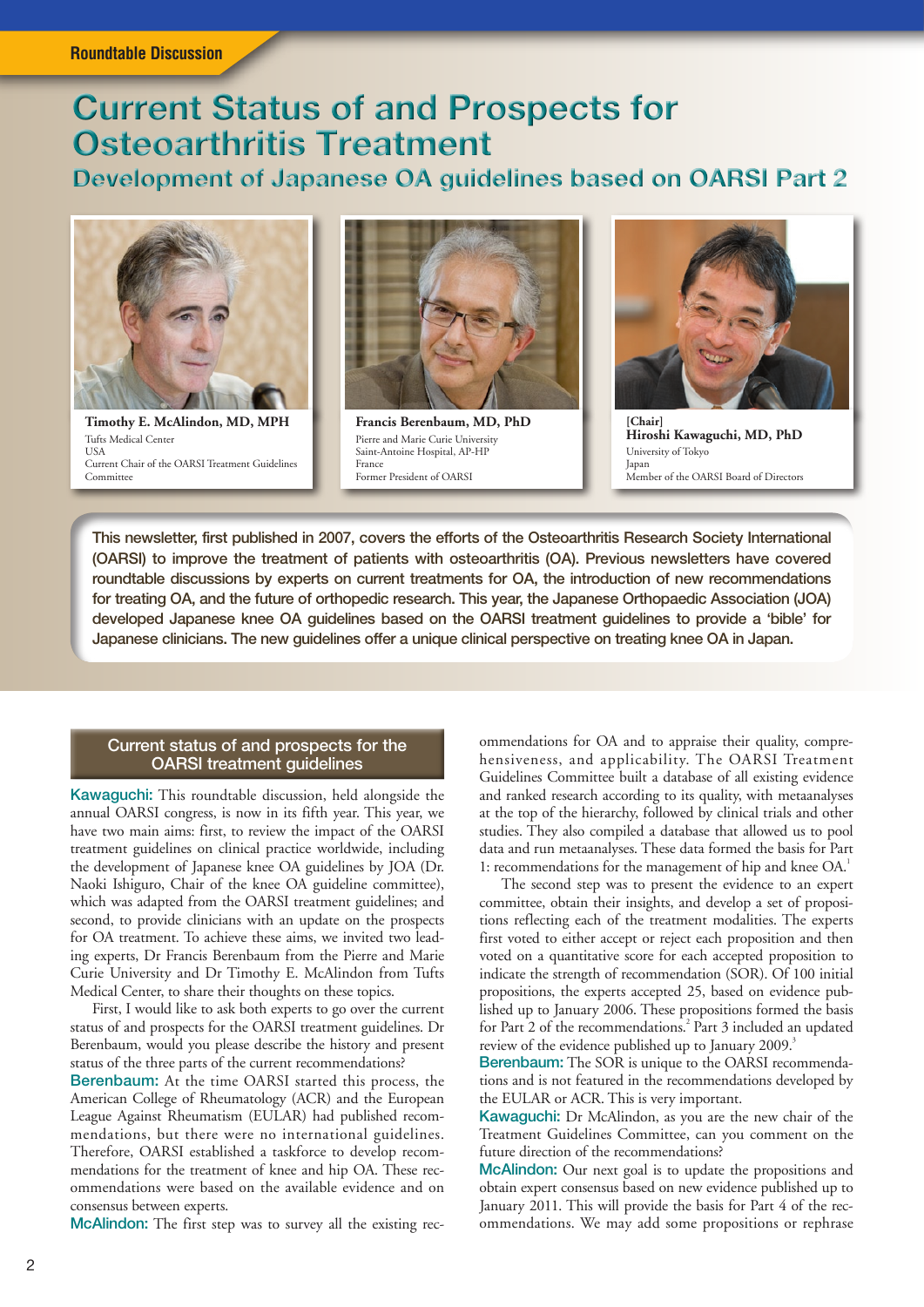

existing propositions, and we are considering ranking propositions as either core treatments or adjunctive treatments. Our goal is to publish Part 4 by April 2012. So far, there seem to be very minor changes in the evidence since Part 3, although there are some new publications on chondroitin, which focus on tissue structure modification, and acetaminophen, which focus on its toxicity.

## Comparison of treatment regimens used in Europe, the USA, and Japan

Kawaguchi: I would like to compare the treatments currently used in Europe, the USA, and Japan, because clinicians may be using different treatment strategies in different countries. In Japan, most people with OA are treated by orthopedic surgeons rather than rheumatologists or general physicians. People with very early or mild OA are usually given advice on lifestyle and exercise rather than being prescribed drugs. If this is unsuccessful, we usually start oral and/or topical nonsteroidal antiinflammatory drugs (NSAIDs), including cyclooxygenase (COX)-2 inhibitors. We rarely use acetaminophen as an initial drug therapy, despite the OARSI recommendations.

If this approach is unsuccessful, we use intraarticular (IA) injections. If the knee joint has an effusion or other signs of inflammation, we inject IA corticosteroid once or twice; after that, we use intraarticular hyaluronic acid (IAHA) injections. In Japan, we use IAHA earlier than in the USA or Europe. If these injections are unsuccessful, we consider surgery. Osteotomy is sometimes considered, but lavage and debridement are rarely performed in Japan. Artificial joint replacement is generally limited to severe cases.

There are two major differences between treatment practices in Japan and the OARSI recommendations. First, we do not use acetaminophen as first-line therapy. Second, we use IAHA more frequently in the early stages of OA.

Dr Berenbaum, could you talk about the current status of OA treatment and the impact of the OARSI recommendations in Europe?

Berenbaum: The situation in France is not that different from the situation in Japan. One difference is that, in France, general practitioners usually refer people with OA to a rheumatologist for treatment, rather than to an orthopedic surgeon. Another difference is that the costs of nutritional products, such as glucosamine, chondroitin, and avocado–soybean unsaponifiables, are reimbursed because they are currently considered as drugs. Therefore, doctors will commonly prescribe these products and patients are willing to use them. However, national agencies are currently reassessing how these products are approved and reimbursed.

General practitioners will usually start treatment with acetaminophen, followed quickly by NSAIDs. Rheumatologists are more likely to start with NSAIDs because they usually see patients with more severe OA. Subsequent treatments are similar to those in Japan, particularly the use of IA corticosteroids for inflammation. Injections are performed by the rheumatologist after the patient is referred.

McAlindon: In the US, there are some differences in clinical practice. Nutritional products and acetaminophen are usually

purchased over the counter by patients for self-medication. Glucosamine and other nutritional products are not considered to be pharmaceuticals in the US, and the medical profession is somewhat ambivalent about their use.

I think that there has been a decline in acetaminophen use, because it is perceived to be less effective than NSAIDs. There is also greater concern over potential acetaminophen toxicity, which means physicians are more likely to prescribe NSAIDs instead.

Another issue is that patients copay for every medication, and that preauthorization for more expensive drugs may be needed from the insurance company, who may deny funding. Therefore, some newer drugs may not be prescribed because not all insurance companies will pay for them, a situation that hampers clinical practice.

## Introduction to the Japanese knee osteoarthritis treatment guidelines

Kawaguchi: The JOA knee OA committee, consisting of 12 orthopedic surgeons chaired by Dr. Naoki Ishiguro, developed recommendations for the treatment of knee OA by translating and modifying Part 2 of the OARSI treatment guidelines to provide a 'bible' for clinicians in Japan. The JOA committee made two major modifications to the OARSI recommendations. First, they added their own SORs for treating knee OA, some of which differ from those used in Western countries. Second, they removed three treatments (acetaminophen, acupuncture, and opioids) because these are not covered by Japanese public health insurance. This reduced the number of propositions from 25 to 22 (**Table**).

The SORs for most propositions are generally similar between Western countries and Japan. The main differences in the Japanese SORs apply to propositions 15 and 16, which relate to the use of IAHA and of glucosamine and chondroitin sulfate. Therefore, I would like us to focus on these treatments.

## Intraarticular hyaluronic acid

Kawaguchi: The SOR for proposition 15 (IAHA) is much higher in the JOA recommendations (87%) than in the OARSI recommendations (64%). This might be because we use IAHA much earlier and for milder OA in Japan than in the USA and Europe. I think that Dr McAlindon's recent metaanalysis comparing IAHA with corticosteroids or placebo probably influenced the use of IAHA in Japan.<sup>4</sup> Dr McAlindon, what do you think about these differences in the SORs, and could you give us some new information on IAHA?

McAlindon: I believe that when you make evaluations by combining expertise with data, and you change the expertise of the panel, it is not surprising that there could be some perceptual differences. It is also important to consider that new data have been published since the original SORs, which were based on data published before 2006. The JOA committee had access to more recent data, including our metaanalysis, which showed an important improvement with IAHA. Our metaanalysis also showed that the effects peaked at about 8 weeks and then decreased. Integrating this information provides a broader pic-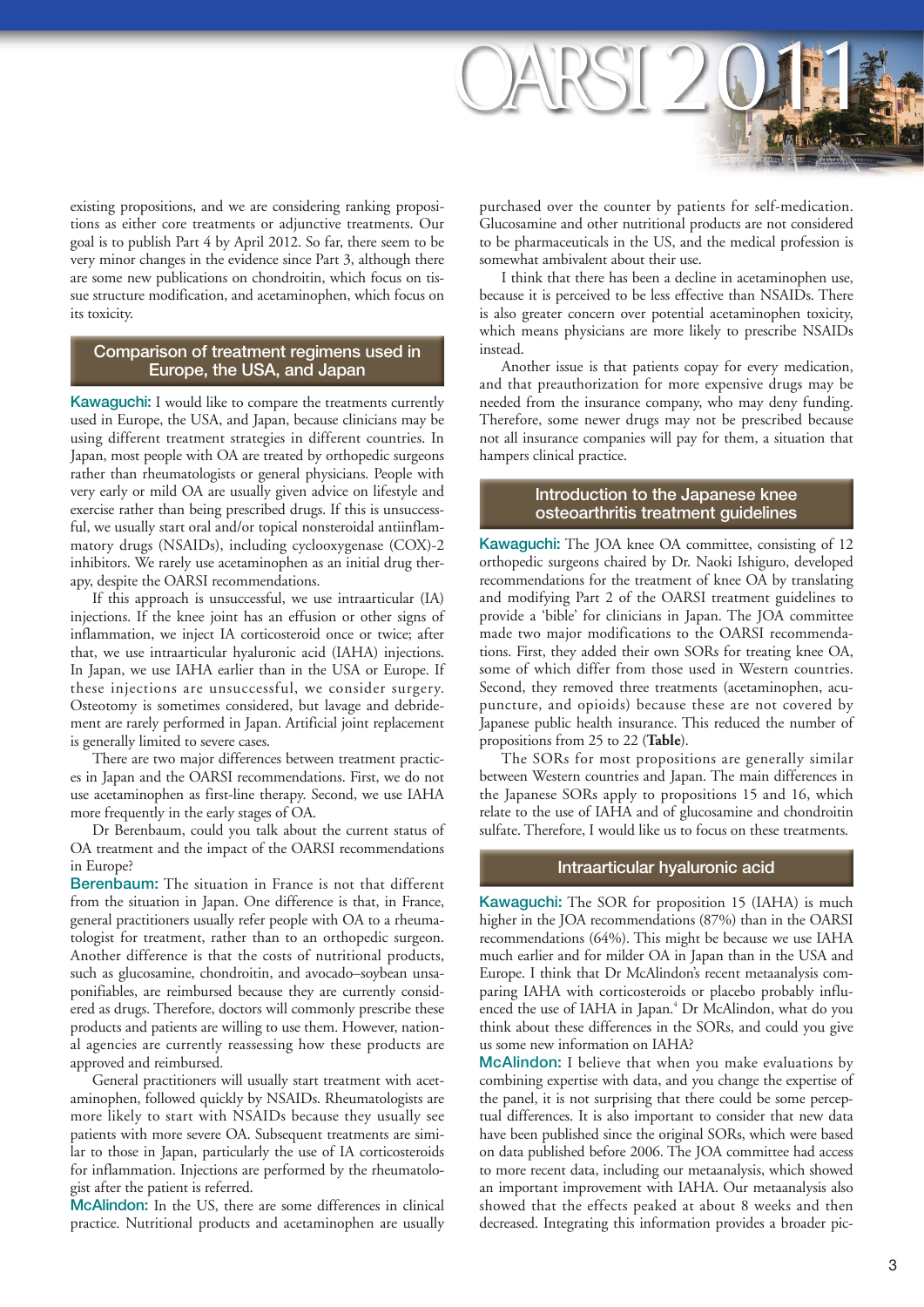#### Table. Comparison of OARSI and JOA strengths of recommendation as percentages (95% confidence intervals)

 OARSI recommendations for the management of hip and knee OA, Part II: OARSI evidence-based, expert consensus guidelines adapted for Japanese patients by the JOA Committee on Clinical Practice Guidelines on the Management of OA of the Knee

|                                         |                                                                                                                                                                                                                                                                                                                                                                                                                                                                                                                                                                                 | SOR: % (95% CI) |             |  |
|-----------------------------------------|---------------------------------------------------------------------------------------------------------------------------------------------------------------------------------------------------------------------------------------------------------------------------------------------------------------------------------------------------------------------------------------------------------------------------------------------------------------------------------------------------------------------------------------------------------------------------------|-----------------|-------------|--|
|                                         |                                                                                                                                                                                                                                                                                                                                                                                                                                                                                                                                                                                 | <b>OARSI</b>    | <b>JOA</b>  |  |
|                                         | General recommendations                                                                                                                                                                                                                                                                                                                                                                                                                                                                                                                                                         |                 |             |  |
|                                         | Optimal management of OA requires a combination of non-pharmacological and pharmacological modalities.                                                                                                                                                                                                                                                                                                                                                                                                                                                                          | 96 (93-99)      | 94 (87-99)  |  |
|                                         | Non-pharmacological modalities of treatment                                                                                                                                                                                                                                                                                                                                                                                                                                                                                                                                     |                 |             |  |
| $\overline{2}$                          | All patients with knee OA should be given information access and education about the objectives of treatment and the<br>importance of changes in lifestyle, exercise, pacing of activities, weight reduction, and other measures to unload the<br>damaged joint(s). The initial focus should be on self-help and patient-driven treatments rather than on passive thera-<br>pies delivered by health professionals. Subsequently emphasis should be placed on encouraging adherence to the<br>regimen of non-pharmacological therapy.                                           | 97 (95-99)      | 97 (94-99)  |  |
| 3                                       | The clinical status of patients with knee OA can be improved if patients are contacted regularly by phone.                                                                                                                                                                                                                                                                                                                                                                                                                                                                      | 66 (57-75)      | 58 (52-64)  |  |
| $\overline{4}$                          | Patients with symptomatic knee OA may benefit from referral to a physical therapist for evaluation and instruction in<br>appropriate exercises to reduce pain and improve functional capacity. This evaluation may result in provision of assis-<br>tive devices such as canes and walkers, as appropriate.                                                                                                                                                                                                                                                                     | 89 (82-96)      | 86 (82-90)  |  |
| 5                                       | Patients with knee OA should be encouraged to undertake, and continue to undertake, regular aerobic, muscle-<br>strengthening and range of motion exercises.                                                                                                                                                                                                                                                                                                                                                                                                                    | 96 (93-99)      | 94 (88-100) |  |
| 6                                       | Patients with knee OA, who are overweight, should be encouraged to lose weight and maintain their weight at a lower<br>level.                                                                                                                                                                                                                                                                                                                                                                                                                                                   | 96 (92-100)     | 96 (93-98)  |  |
| $\overline{7}$                          | Walking aids can reduce pain in patients with knee OA. Patients should be given instruction in the optimal use of a<br>cane or crutch in the contralateral hand. Frames or wheeled walkers are often preferable for those with bilateral<br>disease.                                                                                                                                                                                                                                                                                                                            | 90 (84-96)      | 94 (91-97)  |  |
| 8                                       | In patients with knee OA and mild/moderate varus or valgus instability, a knee brace can reduce pain, improve stabil-<br>ity, and diminish the risk of falling.                                                                                                                                                                                                                                                                                                                                                                                                                 | 76 (69-83)      | 76 (72-79)  |  |
| 9                                       | Every patient with knee OA should receive advice concerning appropriate footwear. In patients with knee OA, insoles<br>can reduce pain and improve ambulation. Lateral wedged insoles can be of symptomatic benefit for some patients<br>with medial tibio-femoral compartment OA.                                                                                                                                                                                                                                                                                              | 77 (66-88)      | 81 (76-85)  |  |
| 10                                      | Some thermal modalities may be effective for relieving symptoms in knee OA.                                                                                                                                                                                                                                                                                                                                                                                                                                                                                                     | 64 (60-68)      | 63 (54-71)  |  |
| 11                                      | Transcutaneous electrical nerve stimulation (TENS) can help with short-term pain control in some patients with knee OA.                                                                                                                                                                                                                                                                                                                                                                                                                                                         | 58 (45-72)      | 46 (37-55)  |  |
| Pharmacological modalities of treatment |                                                                                                                                                                                                                                                                                                                                                                                                                                                                                                                                                                                 |                 |             |  |
| 12                                      | In patients with symptomatic knee OA, non-steroidal anti-inflammatory drugs (NSAIDs) should be used at the lowest<br>effective dose, but their long-term use should be avoided if possible. In patients with increased gastrointestinal (GI)<br>risk, either a COX-2 selective agent or a non-selective NSAID with coprescription of a proton pump inhibitor or miso-<br>prostol for gastroprotection may be considered, but NSAIDs, including both non-selective and COX-2 selective<br>agents, should be used with caution in patients with cardiovascular (CV) risk factors. | 93 (88-99)      | 92 (90-95)  |  |
| 13                                      | Topical NSAIDs and capsaicin can be effective as adjunctives and alternatives to oral analgesic antiinflammatory<br>agents in knee OA.                                                                                                                                                                                                                                                                                                                                                                                                                                          | 85 (75-95)      | 82 (78-87)  |  |
| 14                                      | IA injections with corticosteroids can be used in the treatment of knee OA, and should be considered particularly<br>when patients have moderate to severe pain not responding satisfactorily to oral analgesic or antiinflammatory agents<br>and in patients with symptomatic knee OA with effusions or other physical signs of local inflammation.                                                                                                                                                                                                                            | 78 (61-95)      | 67 (55-79)  |  |
| 15                                      | Injections of IA hyaluronate may be useful in patients with knee or hip OA. They are characterized by delayed onset,<br>but prolonged duration, of symptomatic benefit when compared with IA injections of corticosteroids.                                                                                                                                                                                                                                                                                                                                                     | 64 (43-85)      | 87 (81-92)  |  |
| 16                                      | Treatment with glucosamine and/or chondroitin sulfate may provide symptomatic benefit in patients with knee OA. If<br>no response is apparent within 6 months, treatment should be discontinued.                                                                                                                                                                                                                                                                                                                                                                                | 63 (44-82)      | 41 (32-49)  |  |
| 17                                      | In patients with symptomatic knee OA, glucosamine sulfate and chondroitin sulfate may have structure-modifying<br>effects.                                                                                                                                                                                                                                                                                                                                                                                                                                                      | 41 (20-62)      | 31 (23-40)  |  |
|                                         | Surgical modalities of treatment                                                                                                                                                                                                                                                                                                                                                                                                                                                                                                                                                |                 |             |  |
| 18                                      | Patients with knee OA who are not obtaining adequate pain relief and functional improvement from a combination of<br>non-pharmacological and pharmacological treatment should be considered for joint replacement surgery. Replacement<br>arthroplasties are effective, and cost-effective interventions for patients with significant symptoms, and/or functional<br>limitations associated with a reduced health-related quality of life, despite conservative therapy.                                                                                                       | 96 (94-98)      | 94 (92-98)  |  |
| 19                                      | Unicompartmental knee replacement is effective in patients with knee OA restricted to a single compartment.                                                                                                                                                                                                                                                                                                                                                                                                                                                                     | 76 (64-88)      | 77 (69-85)  |  |
| 20                                      | For the young and physically active patient with significant symptoms from unicompartmental knee OA, high tibial<br>osteotomy may offer an alternative intervention that delays the need for joint replacement some 10 years.                                                                                                                                                                                                                                                                                                                                                   | 75 (64-86)      | 83 (77-88)  |  |
| 21                                      | The roles of joint lavage and arthroscopic debridement in knee OA are controversial. Although some studies have<br>demonstrated short-term symptom relief, others suggest that improvement in symptoms could be attributable to a<br>placebo effect.                                                                                                                                                                                                                                                                                                                            | 60 (47-82)      | 75 (66-84)  |  |
| 22                                      | In patients with OA of the knee, joint fusion can be considered as a salvage procedure when joint replacement has<br>failed.                                                                                                                                                                                                                                                                                                                                                                                                                                                    | 69 (57-82)      | 55 (43-68)  |  |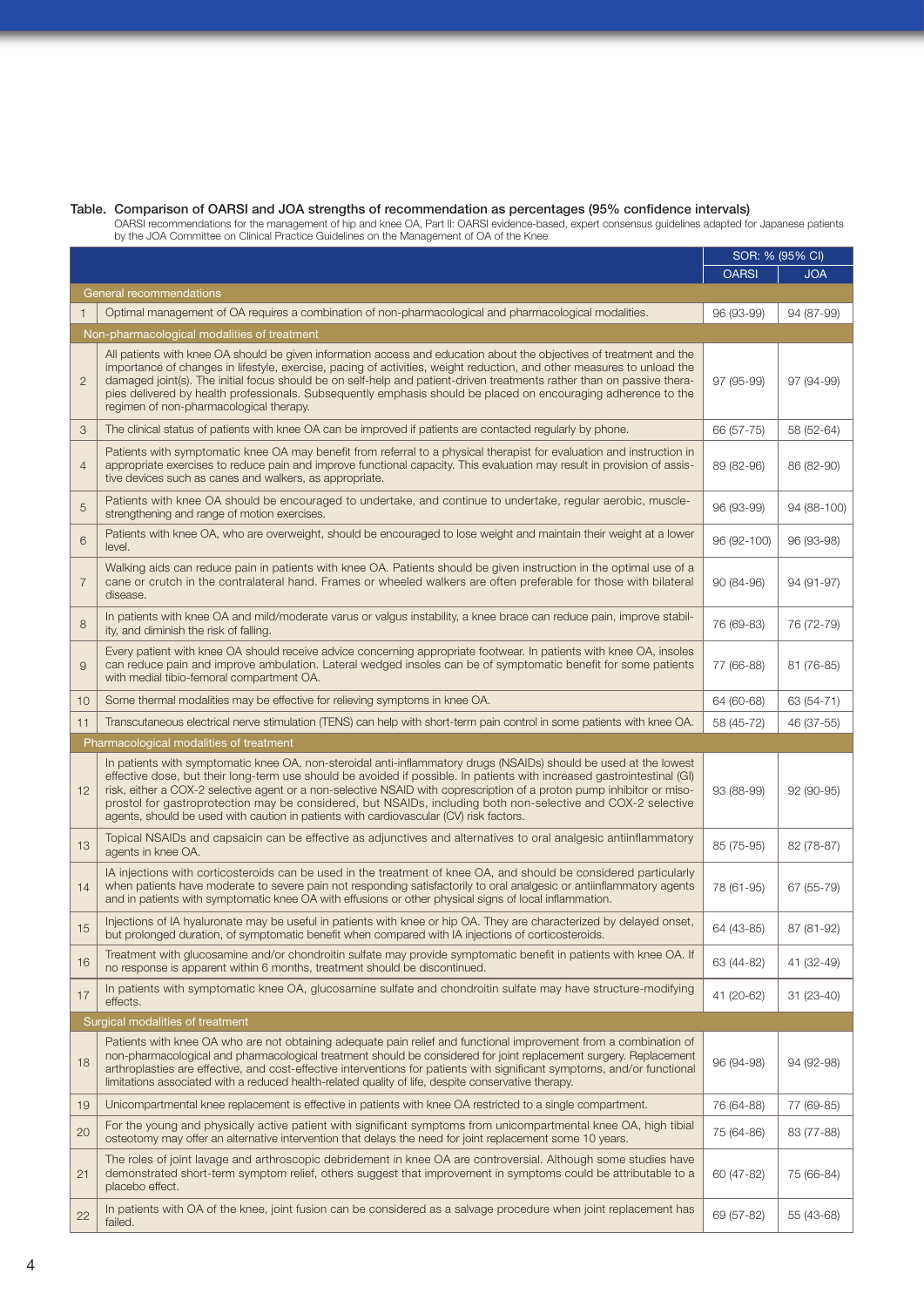

ture of the efficacy of hyaluronic acid, and it is possible that this swayed the opinion of the JOA committee. It remains to be seen whether we will see a similar effect when we repeat this exercise with the OARSI panel.

Berenbaum: I agree that the composition of the expert panel is very important. If you have doctors and surgeons sitting on the panel, the surgeons will generally consider more hands-on approaches. Of course, evidence from recent trials is very important for developing SORs.

In France, we now have 10 different brands of IAHA to choose from, some natural and some synthetic, with different molecular weights. Although studies have shown differences in outcomes between products, limitations in trial size and design mean that it is difficult to confirm whether these differences are clinically relevant.

## Glucosamine and chondroitin sulfate

Kawaguchi: Moving on to glucosamine and chondroitin sulfate, the SOR published by the JOA committee (41%) for proposition 16 is much lower than that published by OARSI (63%). Dr Berenbaum, you recently published a comprehensive review on these pharmacologic therapies.<sup>5</sup> Therefore, could you give us a summary or discuss new evidence on this treatment?

Berenbaum: Actually, I think that French experts are likely to give an SOR higher than 63% for using glucosamine and chondroitin sulfate. These treatments are very popular in France because they are reimbursed, as are avocado–soybean unsaponifiables. In general, however, the use of these products varies between countries within Europe, depending on the local health insurance systems.

Although the manufacturers of these products have con-

#### Figure. The NICE treatment algorithm for knee OA

Reprinted with permission from NICE.

 *Osteoarthritis: the care and management of osteoarthritis in adults*. London: NICE, 2008.



National Institute for Health and Clinical Excellence (2008) CG59 Osteoarthritis: the care and management of osteoarthritis in adults. London: NICE. Available from www.nice.org.uk/guidance/CG59. The NICE content has been translated and reproduced with permission of NICE. NICE, however, has not checked the translation to confirm that it accurately reflects the original NICE publication and no guarantees are given by NICE in regard to the accuracy of the translated edition.

ducted clinical trials, which showed statistically significant effects, I question whether these effects are clinically relevant, particularly because the effect size in the newer trials with larger patient numbers is smaller than that in earlier studies. I am also unaware of any independent trials showing positive results for these products.

Considering these results, my opinion is that, even though these products show only a statistically greater effect than placebo, they are likely to show limited clinical efficacy.

Kawaguchi: Dr McAlindon, I believe you were one of the first researchers to perform a high-quality clinical trial on these treatments in 2000. Could you talk about this study?

McAlindon: Yes, this was actually an online trial that examined the effectiveness of glucosamine for knee OA.<sup>6</sup> We also did the first metaanalysis evaluating the use of glucosamine and chondroitin for treating  $OA<sup>7</sup>$  I think almost all the studies included in the metaanalysis were conducted by the manufacturers, and they were pre-CONSORT (Consolidated Standards of Reporting Trials) recommendations. Although the pooled effect size was positive, a stratified analysis gave strong evidence of bias in relation to trial size and study quality. Overall, the effect size for glucosamine is now close to zero, whereas the effect size for chondroitin is still above zero, indicating uncertainty over the clinical effects of these drugs.

## Topical NSAIDs

Kawaguchi: Now I would like to discuss the use of NSAIDs, particularly topical NSAIDs, which are recommended in the UK's National Institute for Health and Clinical Excellence (NICE) treatment recommendations (Figure).<sup>8</sup>

A recent Japanese study compared a topical (patch) NSAID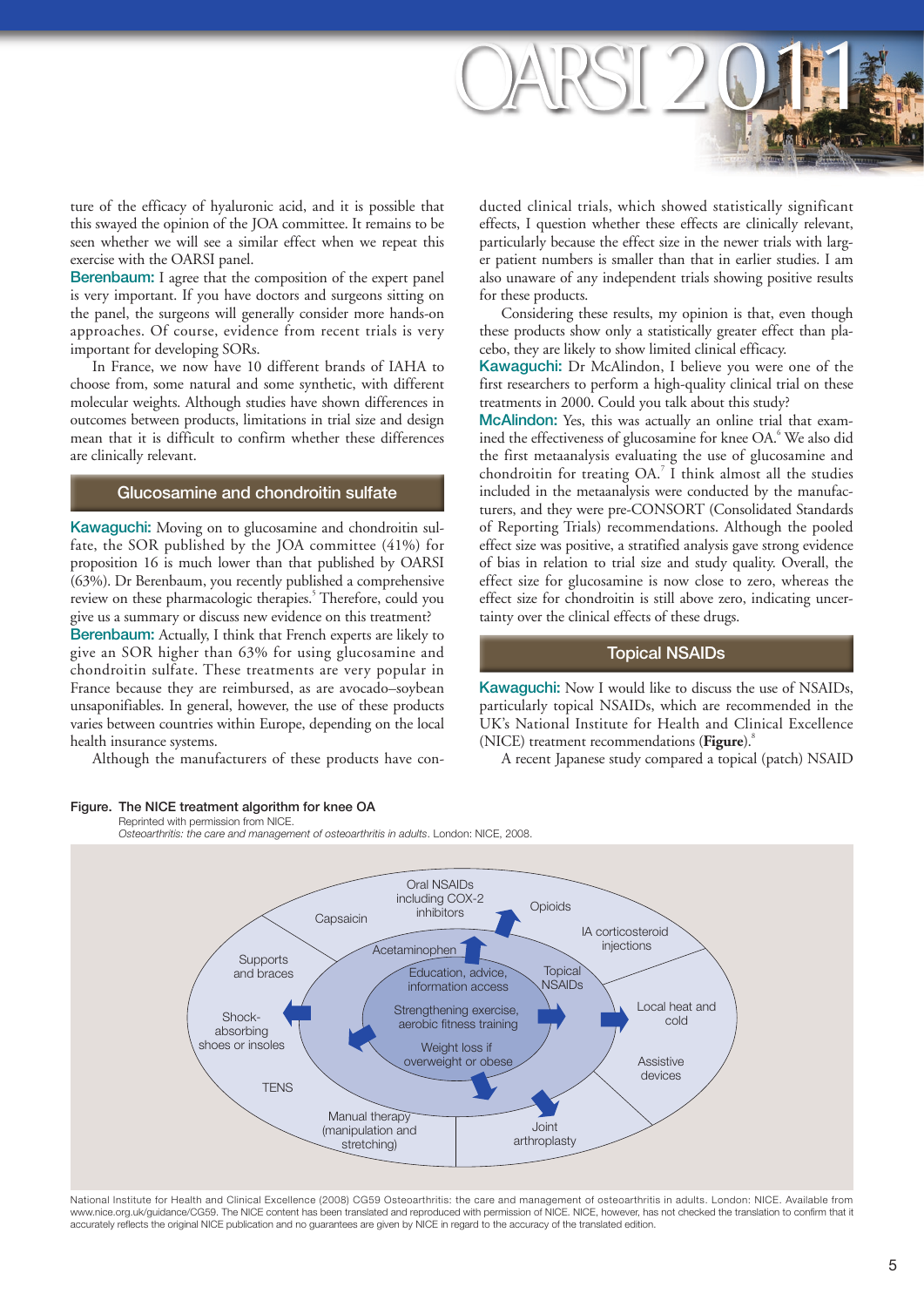with an oral NSAID and showed no differences between the two groups in terms of efficacy or incidence of adverse effects.<sup>9</sup> Therefore, topical or patch NSAIDs may offer an alternative to oral NSAIDs.

Berenbaum: I think topical NSAIDs are less popular in France than in the UK. Several very high-quality clinical trials have been conducted in the UK, and doctors in the UK frequently recommend topical NSAIDs for knee OA. The study you mention is interesting and seems to suggest a better benefit–risk ratio for topical NSAIDs compared with oral NSAIDs, because of the similar clinical effects of the two treatments but fewer adverse events with the topical NSAID.

McAlindon: The situation in the US is slightly different. We only have one topical NSAID, which is quite expensive and needs insurance company preauthorization. Another problem is that we do not have patch formulations, only a cream, which is more difficult to administer.

## Update on other conventional therapies

Kawaguchi: Earlier, we focused on IAHA, glucosamine, and chondroitin sulfate. However, there are many other conventional treatments, including NSAIDs, COX-2 inhibitors, opioids, IA corticosteroids, diacerein, bisphosphonates, and antidepressants.

Dr Berenbaum, can you please provide an update on these conventional treatments?

Berenbaum: I think that doctors, particularly rheumatologists, are becoming more aware of the CV risks of NSAIDs. We need to provide more information to general practitioners to help them understand this risk.

I think that over the next few years, the focus will be on the effects of NSAIDs on the lower GI tract. Coprescription of acetaminophen with an NSAID seems to lower the hemoglobin level and increase the GI risk. Patients using NSAIDs may require proton pump inhibitors to reduce the risk of gastric ulceration or bleeding.

Kawaguchi: Do you think that the risk of CV events is higher for COX-2 inhibitors compared with conventional NSAIDs, or do you think this is a class effect of all NSAIDs?

Berenbaum: Unfortunately, I do not think we have an answer to this question. Several long-term randomized controlled trials have compared a coxib with placebo for preventing colon cancer, but they showed an increased risk of CV events with coxibs. However, we do not yet have comparable data for classic NSAIDs, as some NSAID studies involved very few patients. These days, we cannot expect a trial involving 16,000–20,000 patients treated with a classic NSAID or placebo for 18 months. We must compare drugs as best we can with the available information.

McAlindon: In the US, the Food and Drug Administration (FDA) has taken the stance that this is an across-the-board effect and has placed a black box warning on all NSAIDs, including topical NSAIDs.

Berenbaum: The situation is slightly different in Europe. The European Medicines Agency has placed a black box warning only on coxibs because of their increased CV risk and because they are contraindicated for patients with history of myocardial

infarction, stroke or peripheral arteritis.

Kawaguchi: Other than NSAIDs, do you have any updates on other drugs, such as corticosteroids and antidepressants?

McAlindon: One area of interest is the use of serotonin norepinephrine reuptake inhibitors (SNRIs). One view is that OA is a chronic pain syndrome in some people. SNRIs are often used to treat chronic pain, and the FDA has approved duloxetine for chronic musculoskeletal pain.

Kawaguchi: That is interesting, and this is a topic that may be included in future propositions for OA treatment.

### Biotherapy for osteoarthritis

Kawaguchi: Now I would like to discuss biotherapies for OA. At the moment, I am only aware of tanezumab, an antibody against nerve growth factor (NGF). Although a phase 2 study showed strong evidence supporting this drug, subsequent trials were halted by the FDA because of an unexpected increase in the incidence of joint replacement in the tanezumab group compared with the placebo group.

Berenbaum: Actually, it is not only trials for tanezumab that have been halted. All anti-NGF drugs under development are being reviewed by the FDA. One reason for this was an increase in joint replacements seen in patients treated with anti-NGF compared with those treated with placebo in some studies. It is now being discussed whether this represents osteonecrosis or accelerated OA, although I believe it is accelerated OA. It is possible that this is more evident in patients treated with an NSAID in combination with an anti-NGF drug. The mechanism is unknown, and more data are clearly needed.

McAlindon: Other biotherapies that have been tested in people with OA, including those with inflammation, are adalimumab (an anti–tumor necrosis factor antibody) and abatacept. In addition, there has been a phase 1 study, and a phase 2 study is now underway, of recombinant osteogenic protein-1 (bone morphogenetic protein-7) administered by IA injection into the knee joint.

Berenbaum: Another biotherapy in phase 2a development is recombinant fibroblast growth factor-18. One study showed that this drug reduced cartilage destruction.<sup>10</sup> However, there was an increase in pain compared with the placebo group, which could be a limitation. Nevertheless, it is possible that the long-term suppression of cartilage destruction may ultimately lead to less pain.

Another biotherapy that has been considered is interleukin-1 receptor antagonist. However, the results of studies of this drug to date have been negative.

## Promising future therapies

Kawaguchi: Do you have any information on future promising treatments with either symptom-modifying or disease-modifying effects? Dr McAlindon, if you could start.

McAlindon: I think the trend now is to consider IA and targeted therapies with direct delivery to the affected joint. I think a number of biotherapies and growth factors will be evaluated, and it will be an exciting time.

Berenbaum: It is interesting that companies are targeting